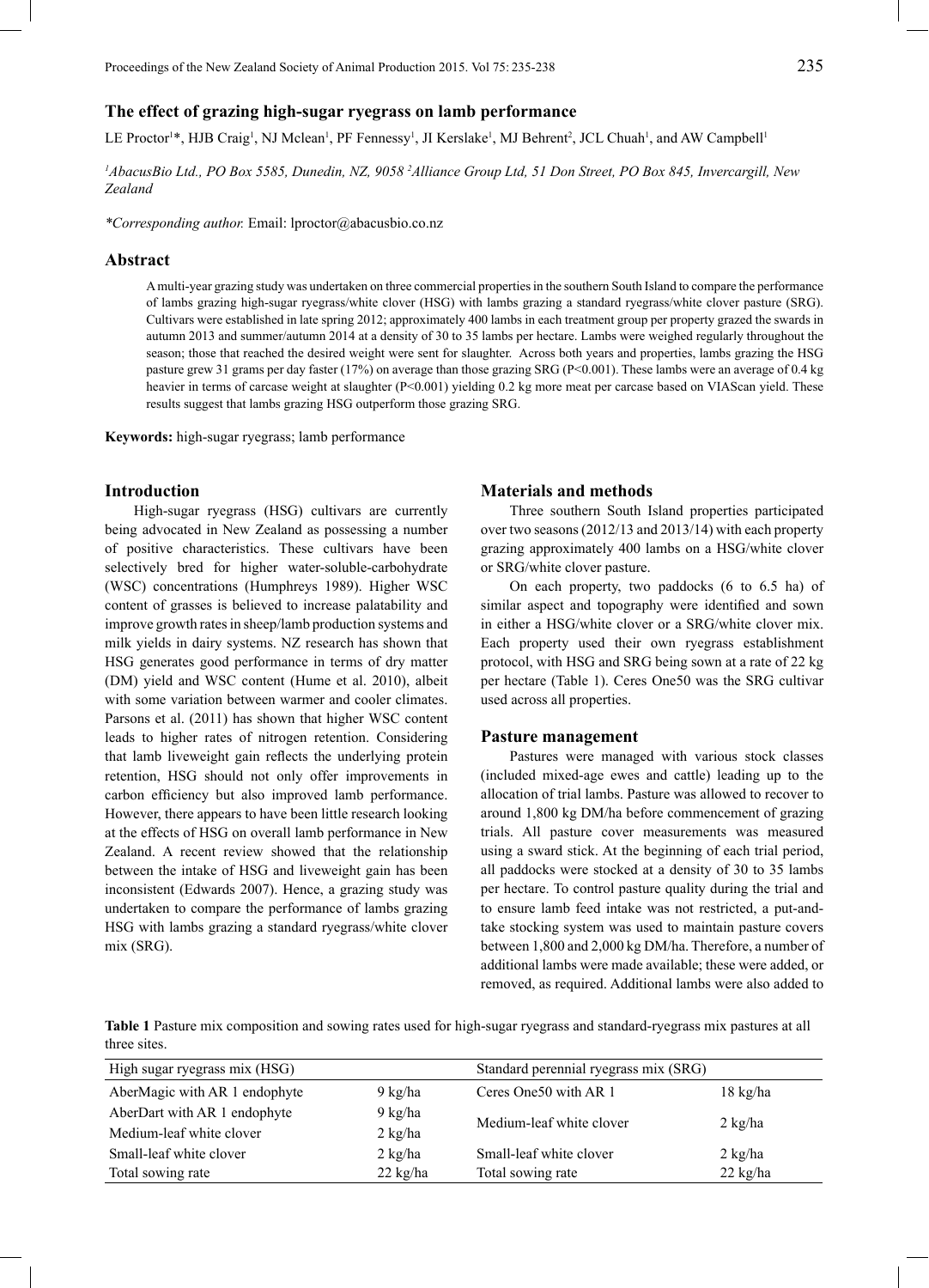| Year                                | Treatment              | $ADG$ (kg/d)        | Carcase weight (kg) | Meat $(kg)$     |
|-------------------------------------|------------------------|---------------------|---------------------|-----------------|
| <b>HSG</b><br>2012/13<br><b>SRG</b> |                        | $0.238 \pm 0.006$   | $17.27 \pm 0.07$    | $9.46 \pm 0.05$ |
|                                     |                        | $0.215 \pm 0.006$   | $16.92 \pm 0.06$    | $9.23 \pm 0.05$ |
| HSG.<br>2013/14<br><b>SRG</b>       |                        | $0.210 \pm 0.005$   | $17.78 \pm 0.04$    | $9.65 \pm 0.04$ |
|                                     | $0.171 \pm 0.005$      | $17.33 \pm 0.05$    | $9.47 \pm 0.04$     |                 |
|                                     |                        | Significant effects |                     |                 |
|                                     | Treatment – HSG vs SRG | < 0.001             | $\leq 0.001$        | $\leq 0.001$    |

**Table 2** The effect of grazing high-sugar ryegrass/white clover or standard ryegrass/white clover on average daily gain (ADG), carcase weight at slaughter and weight of meat (from VIAScan) per carcase (least square means ± standard error of the mean, adjusted for the initial live weight).

maintain stocking densities when trial lambs were sent for slaughter. While the additional numbers of lambs and the grazing days were included in the analysis, the live weight gain data from these additional lambs were not included.

## *Animal management*

 Trial lambs were randomly selected (within each property) prior to allocation, tagged (electronic ID) and weighed. Lambs were held in the yards for six hours, quarantine-drenched, and then held for a further six hours prior to being allocated to their treatment group. Across all properties, treatment allocations were balanced for initial (start) live weight. In both years, lambs were weighed regularly throughout the season and those that reached the desired live weight (40.5 kg for slaughter 1, 43.5 kg for slaughter 2) were sent for slaughter at the Alliance Group Ltd Lorneville processing plant. Carcase weight and ViaScan® meat-yield data were collected for each lamb. Those that had not reached the desired weight remained on farm or were sold as stores.

#### *Pasture composition*

Bulk herbage samples were taken from each treatment per site and sent to Hill Laboratories (Hamilton) for extended feed analyses (crude protein, acid detergent fibre (ADF), neutral detergent fibre (NDF), soluble sugars and metabolisable energy (ME). Clover and any weed species were removed from the sample before analysis.

### *Data analyses*

The data were analysed as a replicated design over two years with the three properties as replicates. The analysis used initial live weight, average liveweight gain, and the slaughter records of carcase weight and VIAScan® yield. The analysis used a linear model fitted in the statistical software package "R", version 3.1.0.

The analysis sought to estimate the effect of treatment where all recorded variables (property, year, start weight, days to slaughter and sex (one property only)) were fitted (and dropped when not significant). An interaction term for treatment by year was also fitted across all models. Linear effects of initial weight were fitted as a covariate in models of average daily gain, carcase weight and meat production. Pre-slaughter live weight was also fitted to models for carcase weight and meat production.

The 2013/14 season data for properties one and two were analysed for the proportion of animals slaughtered over two slaughter dates. This was to determine how increased growth rate was affecting the proportion of animals ready for slaughter at draft events. Grazing days were calculated to illustrate any productive differences between HSG and SRG. This is the number of days grazed multiplied by the number of lambs grazing the treatment. This includes any animals that have been added or removed from the treatment as a part of pasture management.

## **Results**

#### *Lamb performance*

The comparisons of performance of lambs grazing HSG and SRG for lamb growth rates, carcase weights and VIAScan® yield are shown in Figure 1.

### *Performance across properties*

Lambs grazing HSG had significantly greater (P<0.001) average daily gain, carcase weight at slaughter and ViaScan® yield than lambs grazing SRG (Table 4). Property and start date had a significant effect in all models and slaughter date had a significant effect on carcase weight and VIAScan® yield levels.

#### *Proportions of Lambs Finished*

 Figure 2 presents the proportion of lambs slaughtered or retained on Properties one and two in the 2013/14 season: at slaughter 1, 36% of HSG lambs were above the target live weight to be drafted compared to 27% of SRG lambs (P<0.01). The proportions of lambs from the two treatments drafted for slaughter 2 were not significantly different. This left 25% of all HSG grazed lambs to be sold as stores or returned for finishing elsewhere on the properties compared to 38% of SRG grazed lambs  $(P<0.01)$ .

### *Pasture composition*

Average levels of crude protein, ADF and NDF were 16%, 27% and 45% of DM respectively. Water soluble sugar concentrations in SRG were 8% of DM, while HSG had levels 1.6 to 2.9% higher than SRG.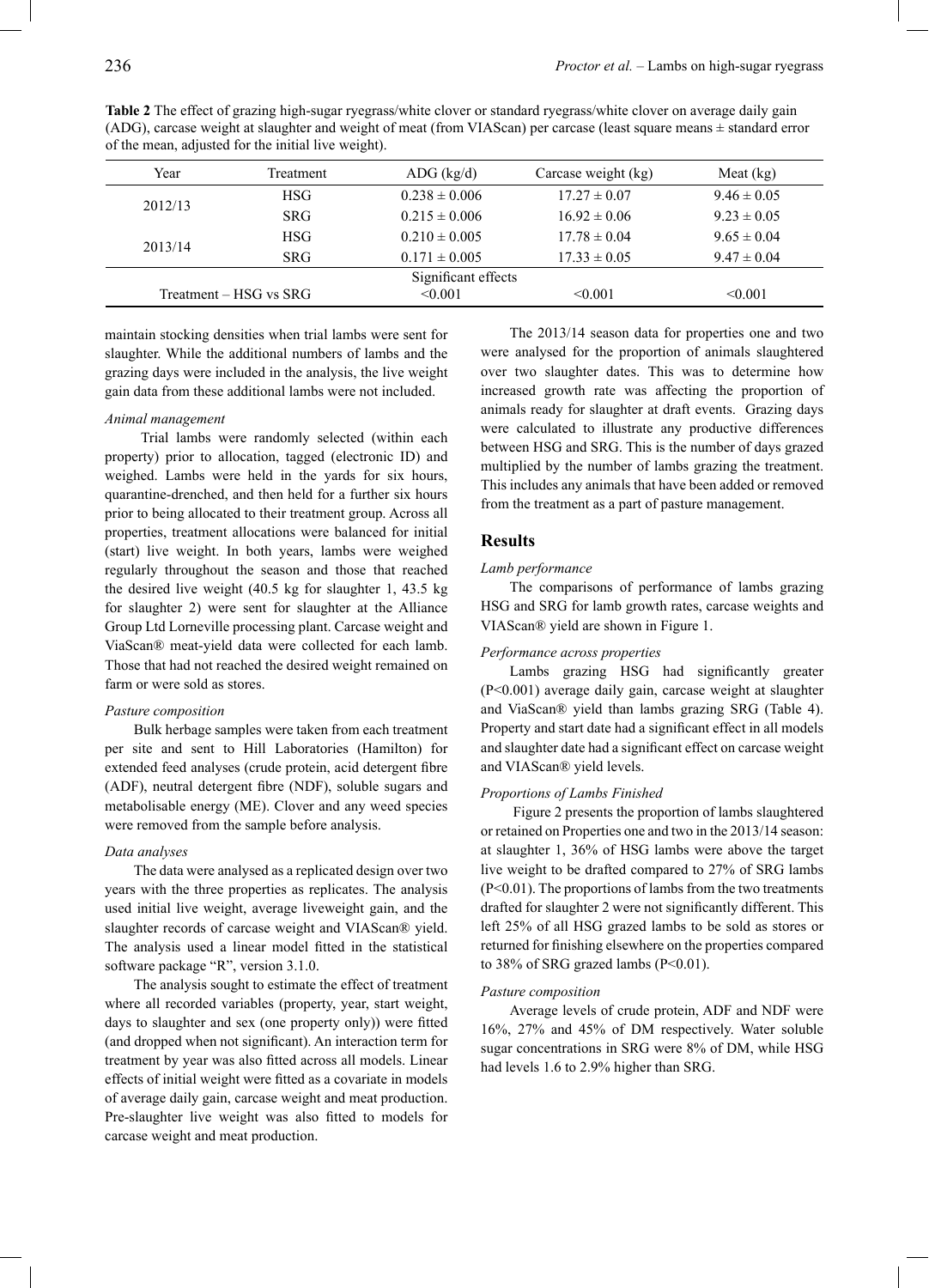**Figure 1** Summary boxplots illustrating the mean and quartile performance of lambs grazing either high-sugar ryegrass/white clover or standard ryegrass/white clover, of average daily gain (kg/d) (ADG), carcase weight (kg) and meat yield (kg of meat per carcase), from combined 2012/13 and 2013/14 seasons.



### **Average Daily Gain**







# Meat Yield (kg per carcase)

**Treatment Group** 

**Figure 2** Proportion of lambs grazing either high-sugar ryegrass/white clover or standard ryegrass/white clover that were either sent for slaughter or sold as stores in



# **Discussion**

The overall aim of the trial was to provide an assessment of the comparative performance of lambs grazing high-sugar ryegrass/white clover with standardryegrass/white clover pastures in southern South Island commercial farming systems.

Our results show that lambs grazing HSG outperformed lambs grazing SRG. This was consistent over two seasons and three properties and across all performance measures. Lambs grazing HSG grew on average 31 grams per day faster (17%); their carcases were on average 0.4 kg heavier at slaughter, yielding 0.2 kg more meat per carcase based on VIAScan® yield. The difference in estimated carcase-weight gain was 19% greater in lambs grazing HSG (initial carcase weight of  $14.1 \text{ kg}$  – assuming a dressing percentage of 45% for the 31.3 kg start live weight). The higher growth rates also meant that a higher proportion of lambs met desired slaughter weights earlier than lambs grazing SRG; this resulted in a decrease in the proportion of lambs remaining unfinished at the end of the trial period. On properties one and two in the 2013/2014 season, 25% of HSG lambs remained unfinished compared to 38% in the SRG treatment.

The HSG ryegrasses have been selectively bred for increased WSC (water soluble carbohydrate) concentration. The rationale for increasing WSC was that it would be expected to boost the supply of readily available energy to support microbial degradation of plant protein in the rumen (Kingston-Smith & Theodorou 2000). Dewhurst & Qiao (2007) further explained that the higher content of readily available energy enhances the efficiency of protein utilisation, and hence shifts the partition of digested nitrogen, with more moving towards growth and production, while less is excreted as urea. As a comparison to our study where we recorded a 17% improvement in liveweight gain, investigations in the UK by Lee & Jones (2001), demonstrated a 12% increase in liveweight gain in lambs (pre-wean) grazed on high-WSC pasture, compared to a low-WSC control; there was also a positive relationship between liveweight gain and WSC concentration. Evans & Scurlock (1986) further reported that not only did HSG increase liveweight gain but also carrying capacity.